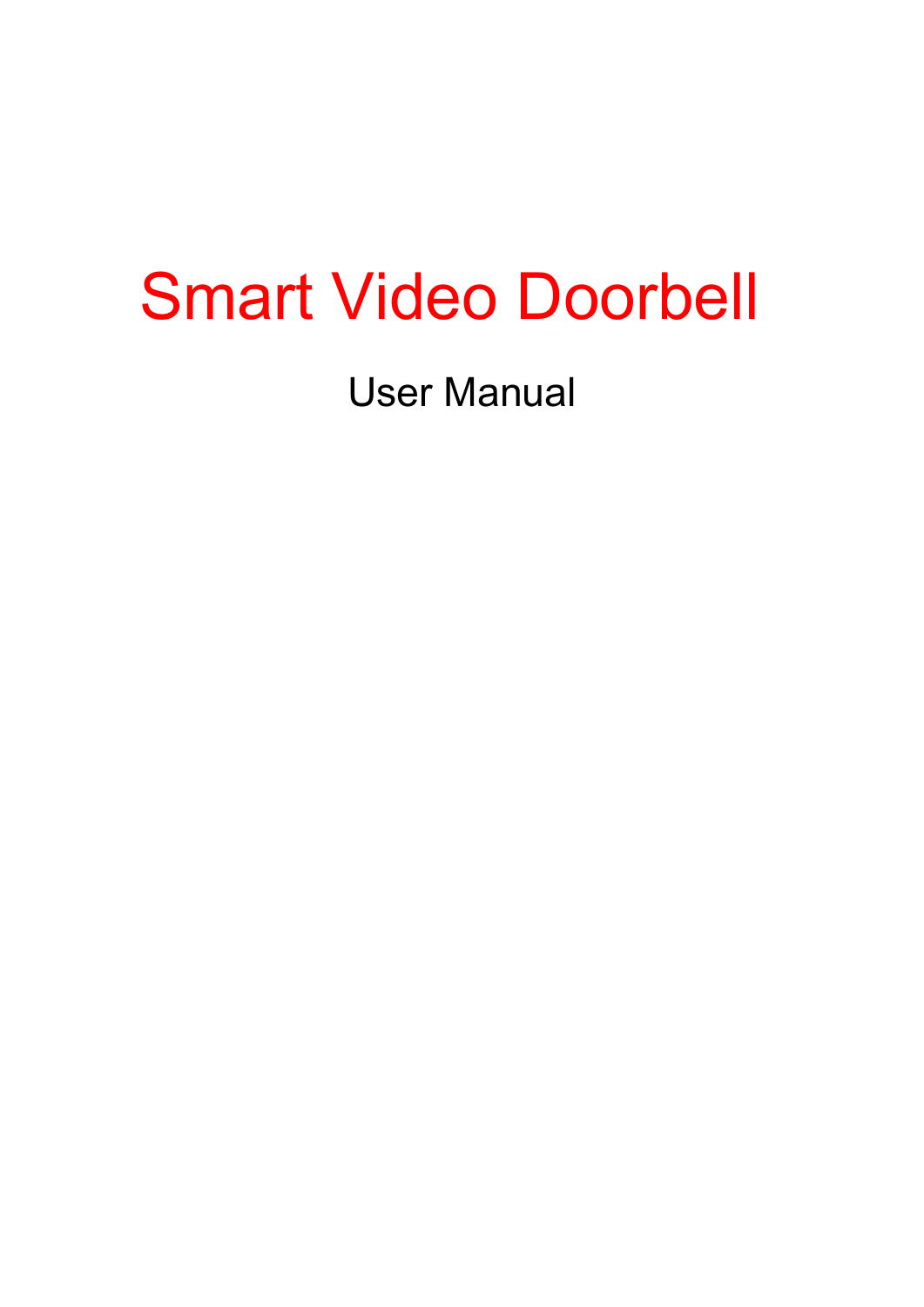#### ※ Packing List

After opening the package, please check whether the doorbell(hereinafter referred to as the "device") is in good condition



**Dimensions** 

Package Contents(Standard):

Wi-Fi Video Doorbell x 1 Pcs

Installation Screws x 1 Pack

User Manual x 1 Pcs

---------------------------------------------------------------------

#### Optional Accessories:

Rechargeable 3.7V 18650 Batteries

Indoor Chime

Micro SD Card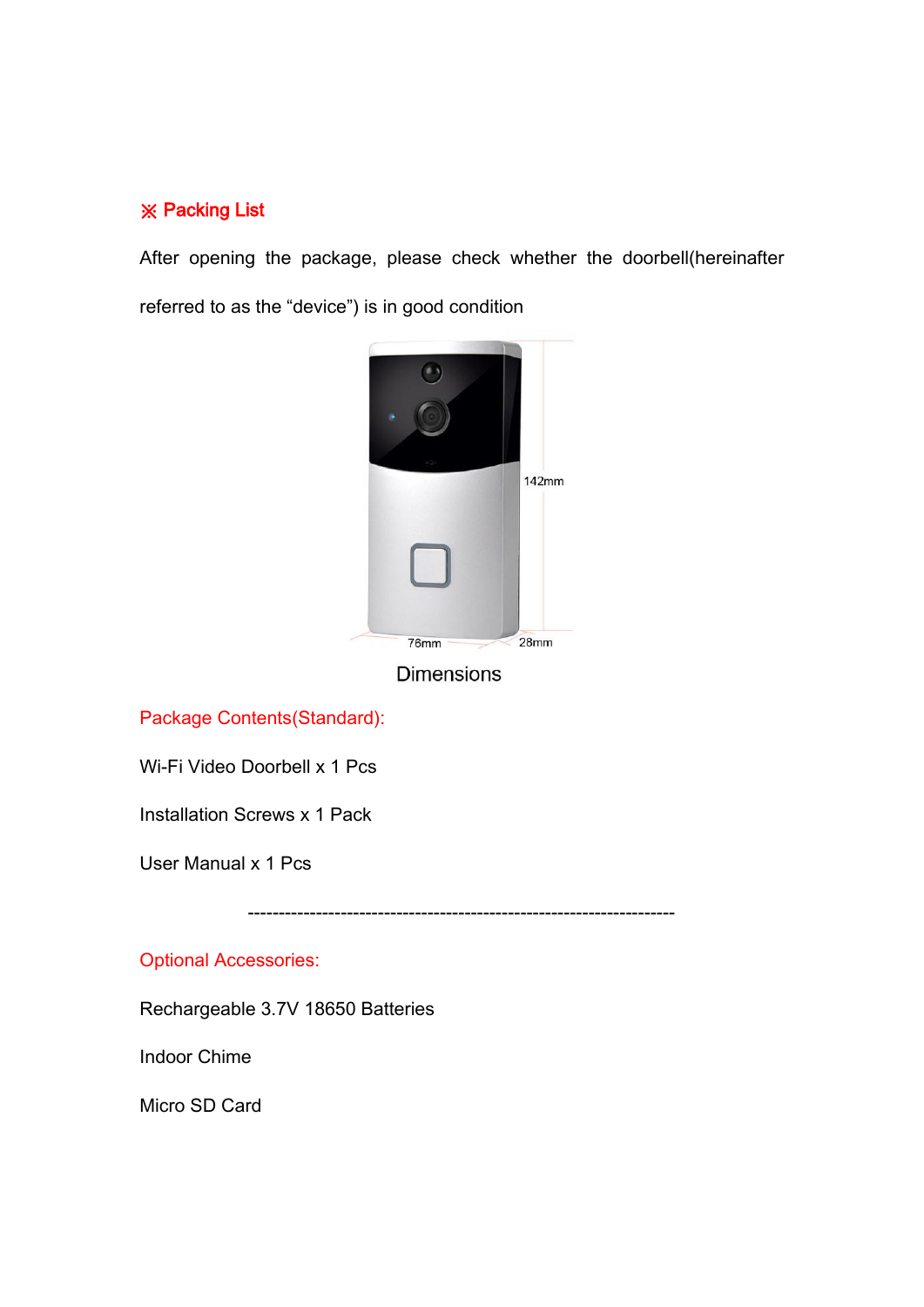# ※ Specification:

| Processor                | HUAWEI Hisilicon Hi3518EV201                         |  |
|--------------------------|------------------------------------------------------|--|
| Image Sensor             | 1.0MP 1/4" CMOS                                      |  |
| <b>Video Output</b>      | 1280*720@25fps   /<br>Fluent:<br>Dual-stream(HD:     |  |
|                          | 704*576@25fps)                                       |  |
| <b>Viewing Angle</b>     | $166^\circ$                                          |  |
| Audio                    | Two-way audio with noise cancellation                |  |
| <b>Main Function</b>     | 720p HD Video, Live View (Real-time Monitor),        |  |
|                          | Night Vision(6 IR LED/IR-CUT/Distance 0~8m),         |  |
|                          | Motion Detection, Human Body Induction (PIR Sensor), |  |
|                          | Video Recording, Snapshot, Unlock(customized)        |  |
| Connectivity             | 802.11 b/g/n Wi-Fi connection @ 2.4GHz               |  |
| <b>Power Supply</b>      | 2*Rechargeable 3.7V 18650 Batteries/ AC 8-24V/Micro  |  |
|                          | <b>USB</b>                                           |  |
|                          | Standby time of 2 batteries: 6-8 months              |  |
| App                      | Android / iOS                                        |  |
| Storage                  | Support Micro SD Card: 32GB maximum                  |  |
| <b>Power Consumption</b> | Max 3W                                               |  |
| <b>Push Notification</b> | Within 1 second                                      |  |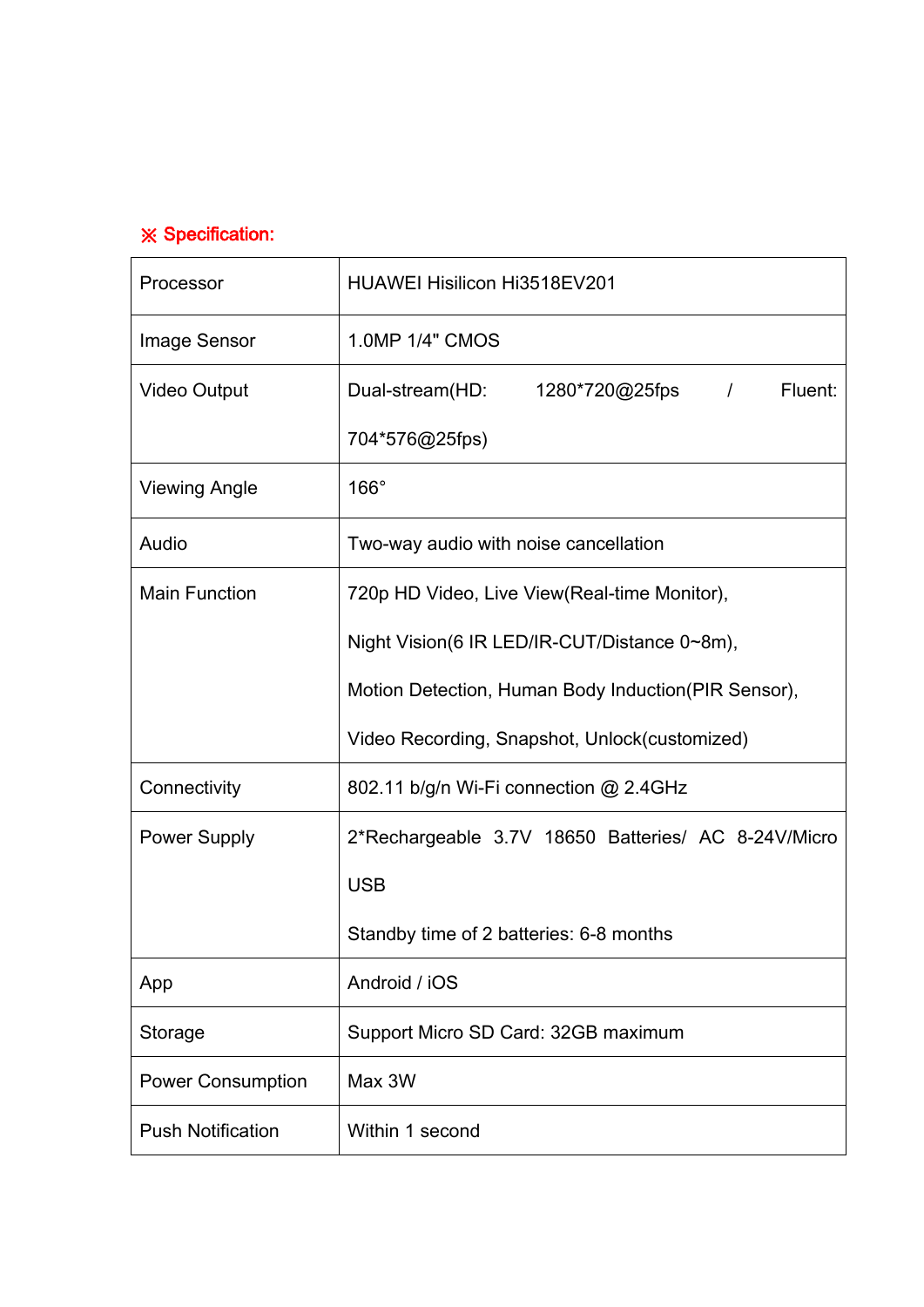|                   | Cellphone need to connect to Wi-Fi or Mobile 4G/5G Data               |
|-------------------|-----------------------------------------------------------------------|
| Operating         | $-20^{\circ}$ C(-4 $^{\circ}$ F) to 65 $^{\circ}$ C(149 $^{\circ}$ F) |
| Temperature       |                                                                       |
| Dimensions(WxDxH) | 76mm*28mm*142mm                                                       |
| Weight            | 0.377kg                                                               |

# ※ Appearance Introduction

|                    | <b>Front View</b> |                        |
|--------------------|-------------------|------------------------|
| <b>PIR Sensor</b>  |                   | IR(infrared) LED       |
| Photoresistor(LDR) | c.                | <b>HD Camera</b>       |
| Microphone         |                   |                        |
| <b>CALL button</b> |                   | <b>Indicator Light</b> |
|                    |                   | Speaker                |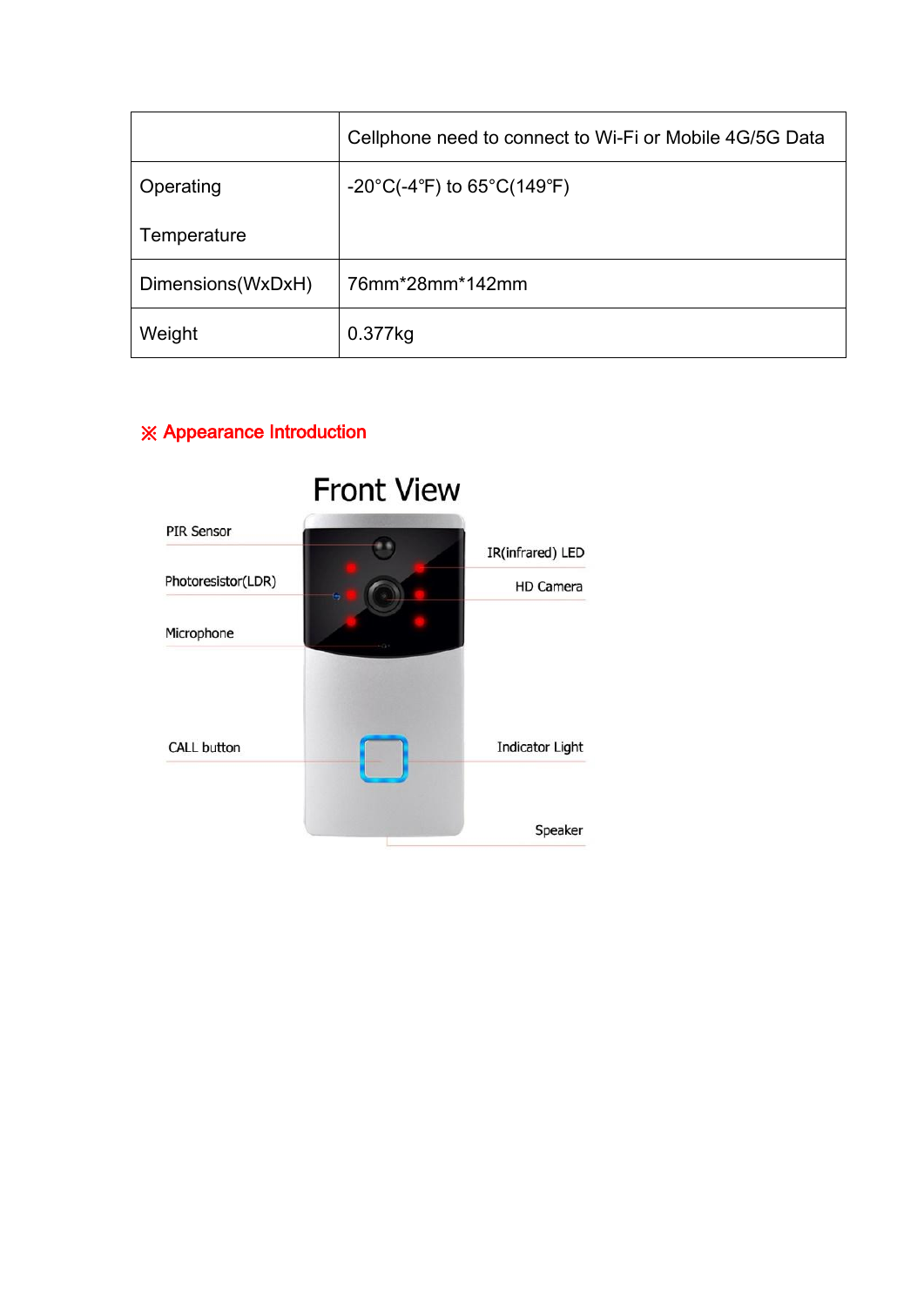

**Back View** 

## ※ Indicator Light Introduction

| Blue light always on      | <b>Starting up/Active</b> |
|---------------------------|---------------------------|
| Blue light flashes slowly | App remote access         |
| Red light flashes slowly  | Low battery               |

## ※ Operation Manual

#### 1. Download & Install App

Method One: Scan the QR Code below to download and install





Method Two: Search and download "wifidoorbell Cusam" in App Store or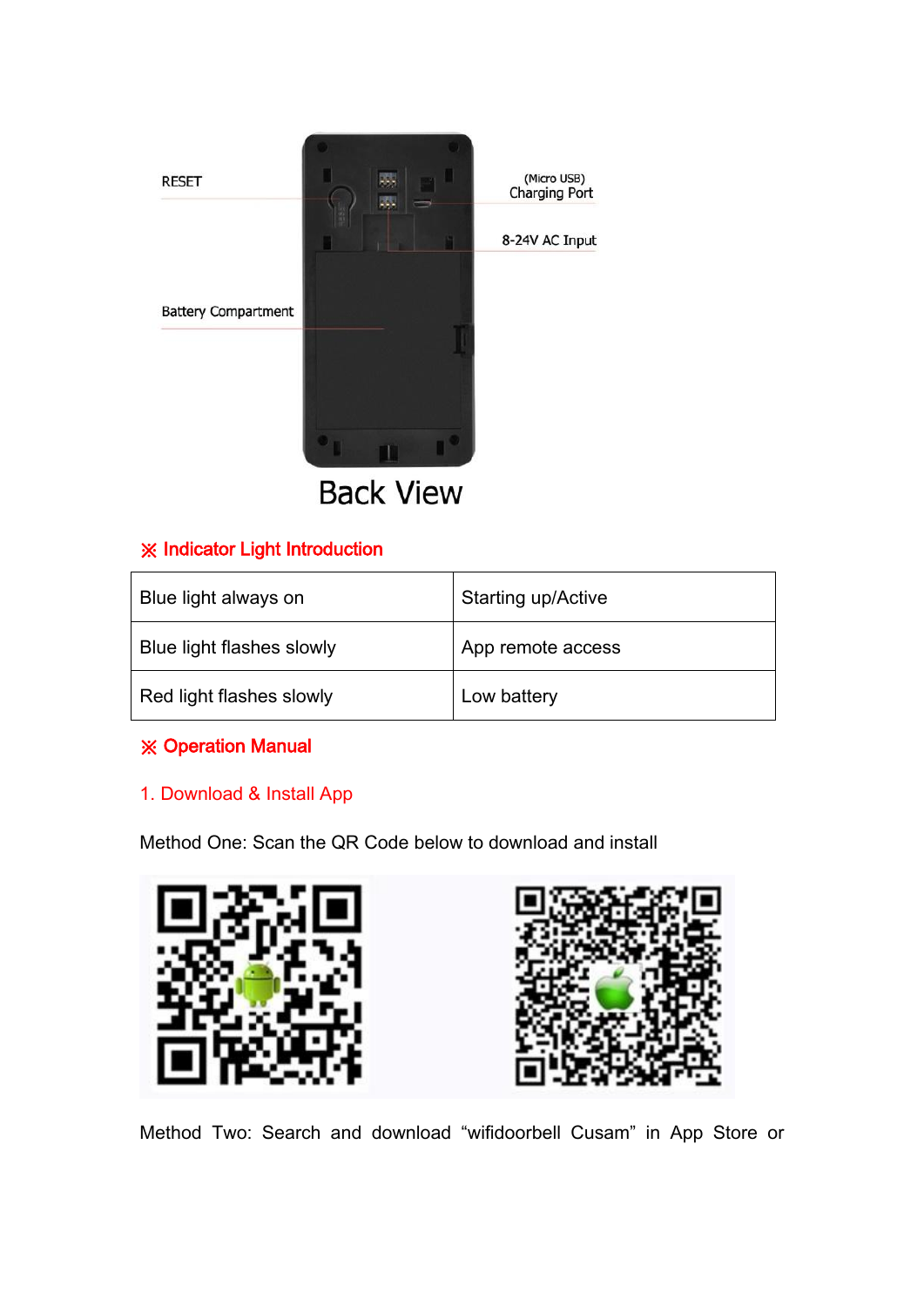Google Play.

Note: Please agree all the permissions(popup confirmation dialog box by App)

in order to make sure App is able to receive notifications.

2. Creating an Account & Log in

Open "Wi-Fi Doorbell", sign up a new account and log in

PS: If your email inbox doesn't receive the verification code, please check the

spam box

The same user account can be logged in on different cellphones. Each family

only needs to register one account

After signing up, you can bind your new user account with WeChat if you have

installed WeChat App

3. Wi-Fi Setup(connect the device to Wi-Fi)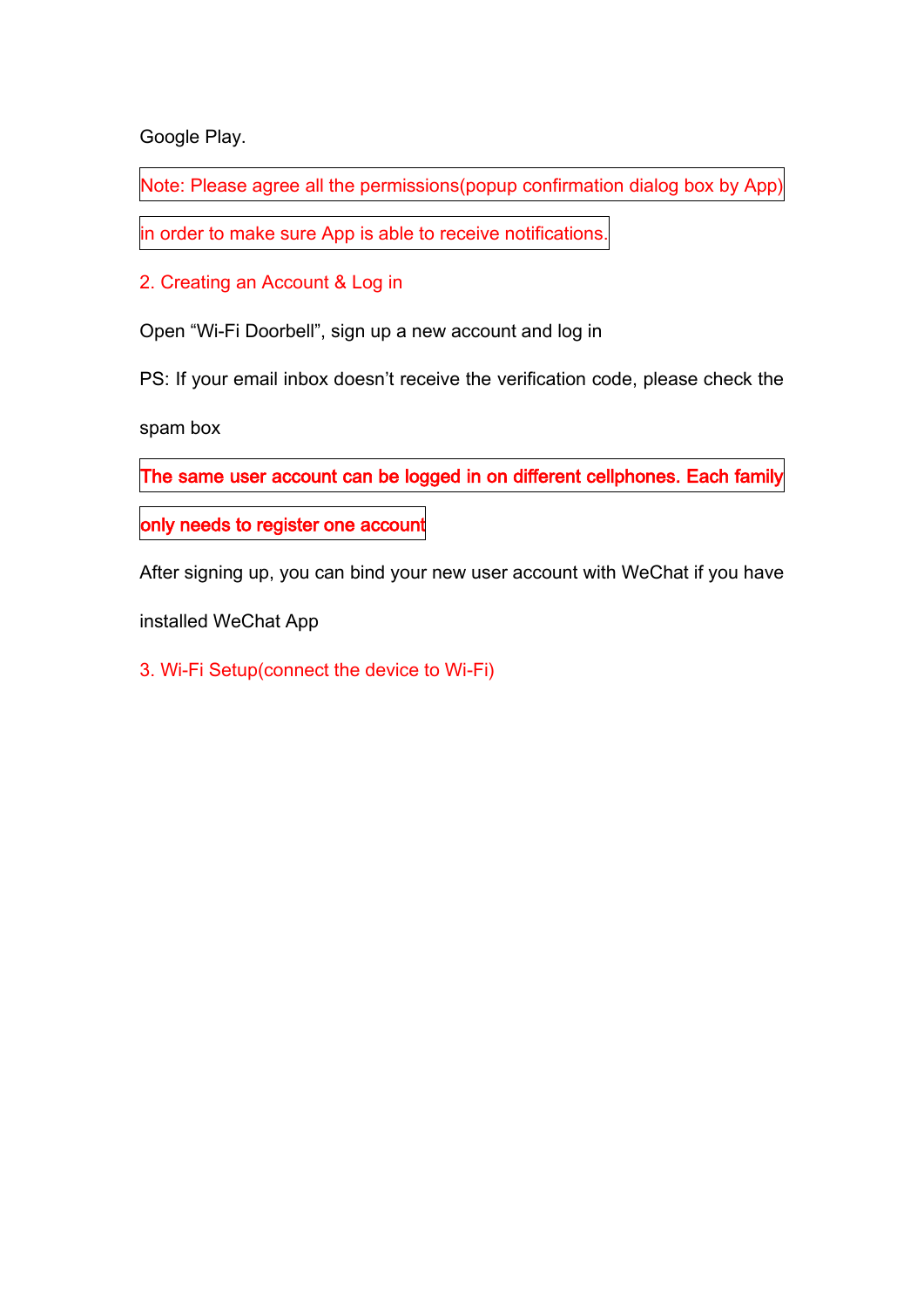

① Connect your cellphone to 2.4GHz Wi-Fi, open App, click "+" at the top right corner

② Click "Set up my device to Wi-Fi""

③ Power on the device, indicator light turns to blue, when device makes a sound of "Wait to be configured", click "Next step"(If you don't continue doing next steps, after a period of time, the device will enter into sleep mode. In this case please press CALL button to awaken it)

④ Input your Wi-Fi password and then click "Confirm"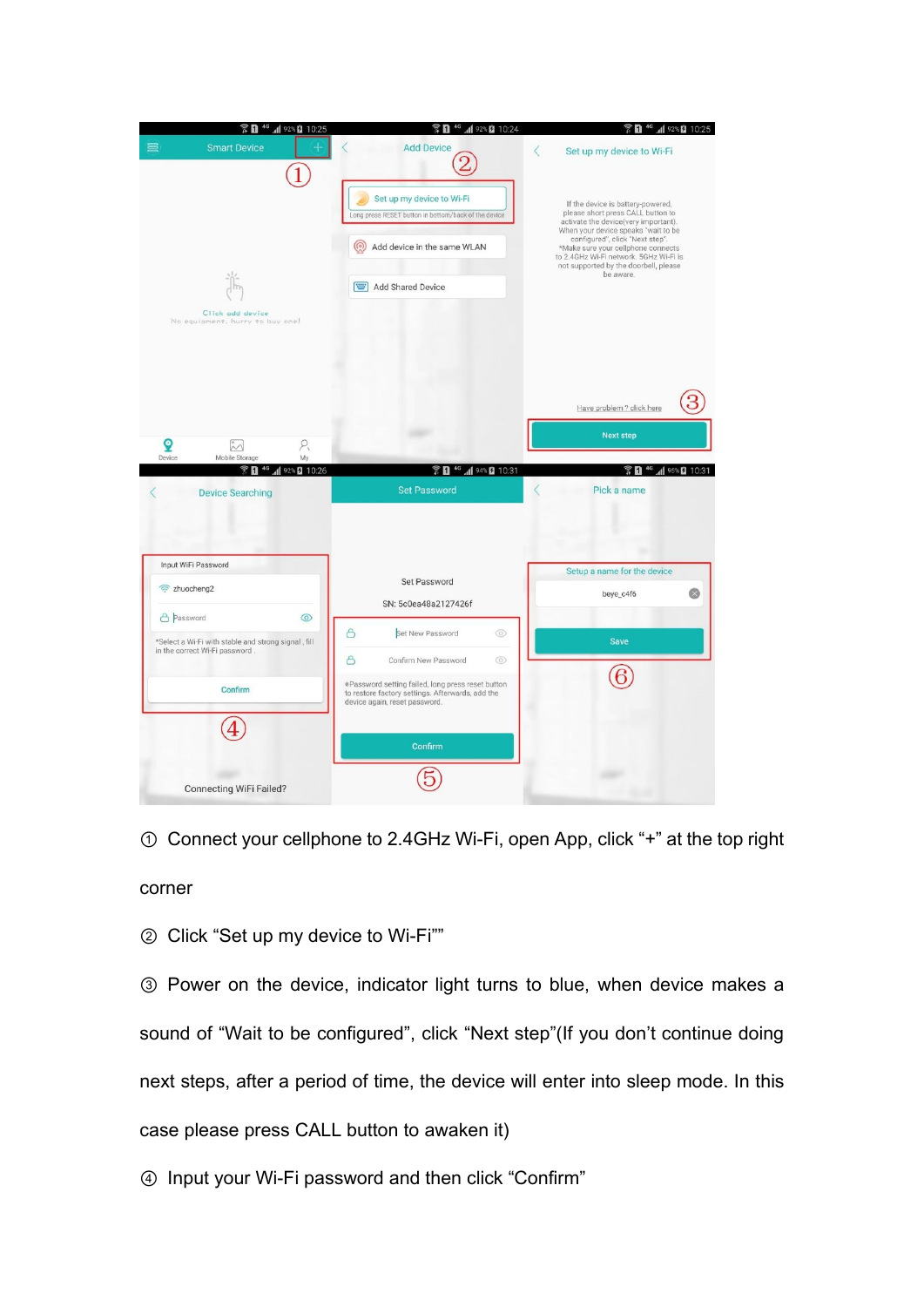⑤ Set device password and then click "Confirm"

⑥ Set the device name and then click "Save"

PS: If you are using iPhone, please note: After adding device successfully, please wait 10~30 seconds before ringing the doorbell. Because it need some time to register at Apple Server for push service, if you press "CALL" button during this period, your iPhone will not receive the push message from device. Don't worry, this situation only happens once at the first use. About half a minute later, your iPhone is able to receive the push notifications from the device in real time.

Tips: 1) Please keep the device close to router when setting

2) Please be sure to connect your cellphone to 2.4GHz Wi-Fi to set up, because the device is not compatible with 5GHz Wi-Fi

3) Please DO NOT use Wi-Fi Extender(Bridged connection Wi-Fi is not supported)

4) If the indicator light doesn't turn to blue, or the device doesn't make a sound

of prompt, please short press CALL button to awaken the device

5) If connecting to Wi-Fi failed, please try again(sometimes it may take several

times to succeed). Or RESET the device and try again

6) If still failed, please check whether you opened the MAC address filtering in the settings of your router. If yes, please disable it.

7) If you have tried all the ways above but the device still can't connect to Wi-Fi, please contact us.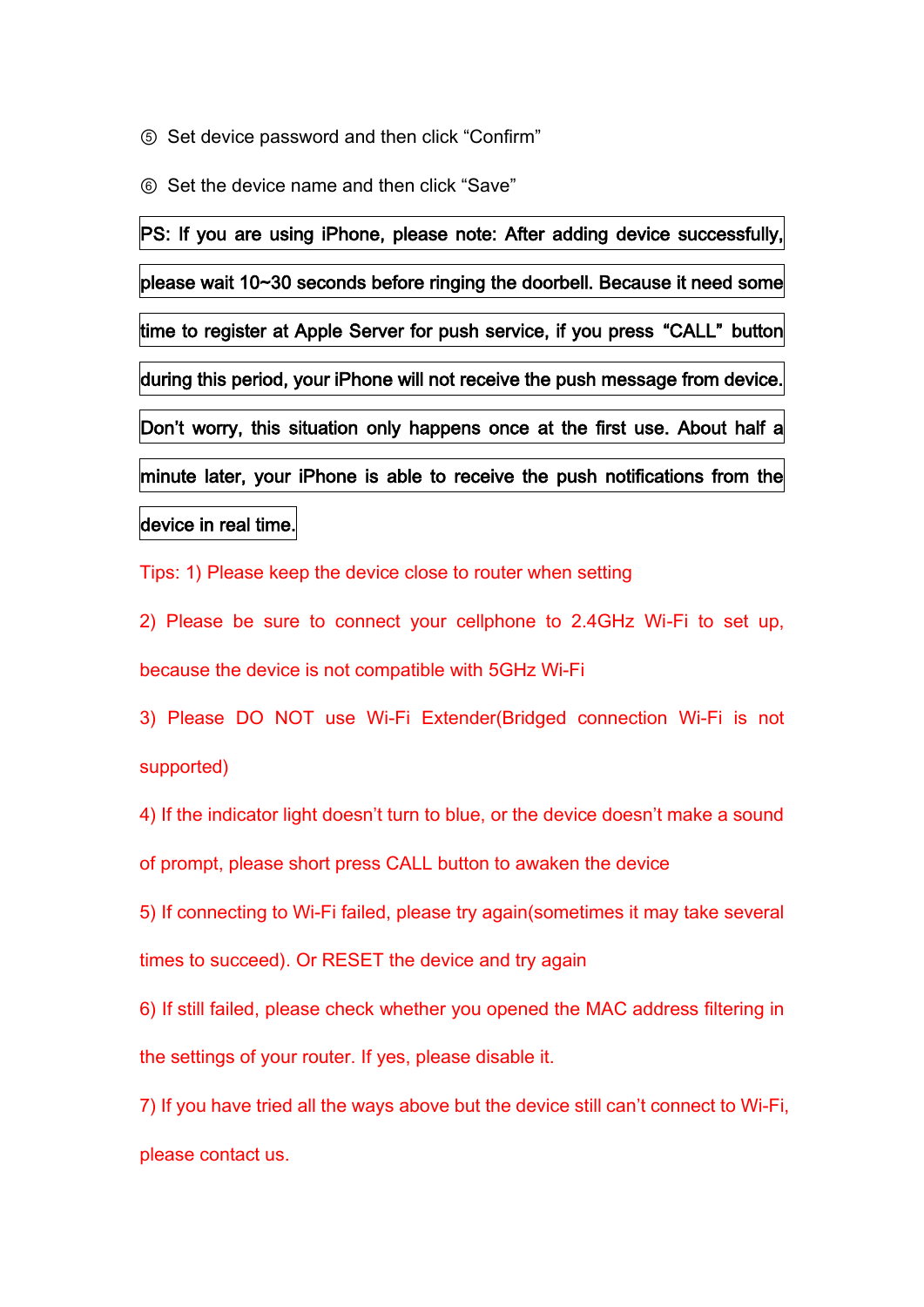#### How to Reset:

① Make sure the indicator light turns to blue. If not, short press CALL button.

② Long press the RESET button, DON'T loosen until you hear the voice prompt "Restore factory setting, pleases don't power off".

③ About 10 seconds later, short press CALL button to awaken the device, then open App to set up.

#### ---------------------------------------------------------------------

# If the device has already done with Wi-Fi setup, other family members also want to add device in App, it's highly recommended to use the same account

to log in. If using different user accounts, please add device by the following functions:

1) Add device in the same WLAN: Make sure that the device and your cellphone connect the same Wi-Fi. Short press CALL button to awaken the device, indicator light turns to blue, and then click this function to add device.

2) Add Shared Device: Add a device by inputting serial number or scanning the

QR Code shared by the other user account.

#### PS:

1. If the device has not been connected to Wi-Fi yet, please don't use "Add device in the same WLAN" and "Add Shared Device" to add device

2. After adding device successfully, all the user accounts will be added in the contact list of the device, but only one user account(the first account to finish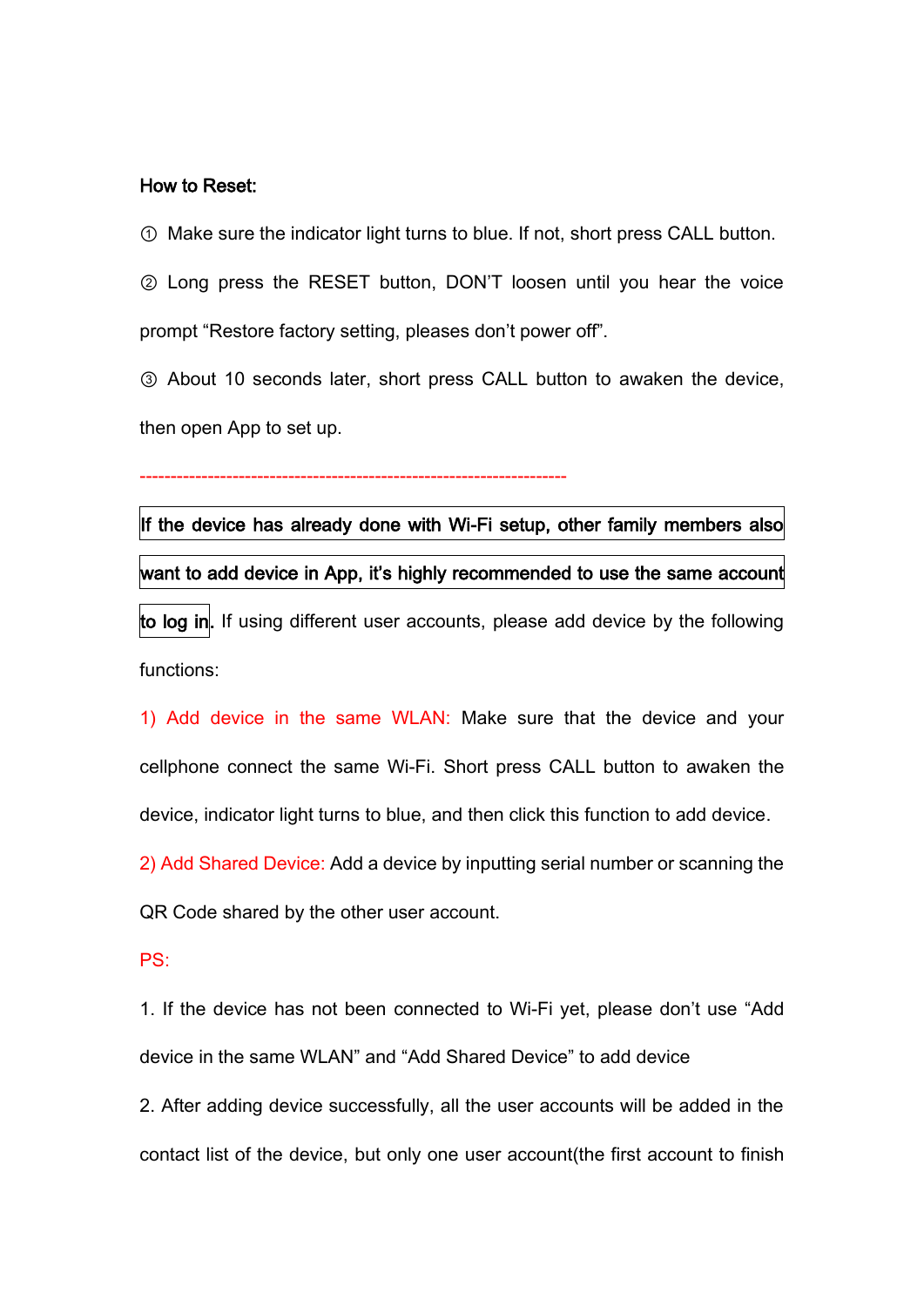Wi-Fi Setup) is available to receive push notifications. If you add device by using two methods above, your user account is not able to receive notifications unless you set your user account as current permission account and enable "Alarm Push"(Android) or "APP message reception"(iOS). If all of you want to receive notifications in the same time, please log in with the same user account, and then set it as current permission account in App.

#### Device Status

After adding device successfully, you can use mobile phone to remote access device by using App, the device has the following states:



Device offline

4. Indoor Chim/Bell(Each doorbell can connect up to 4pcs at the same time)

If you bought the indoor chime/bell as well, you can match it to the doorbell. When somebody press CALL button, the indoor chime plays music. The steps are as following:

1) Plug the indoor chime into AC Socket, long-press the volume key, don't loosen;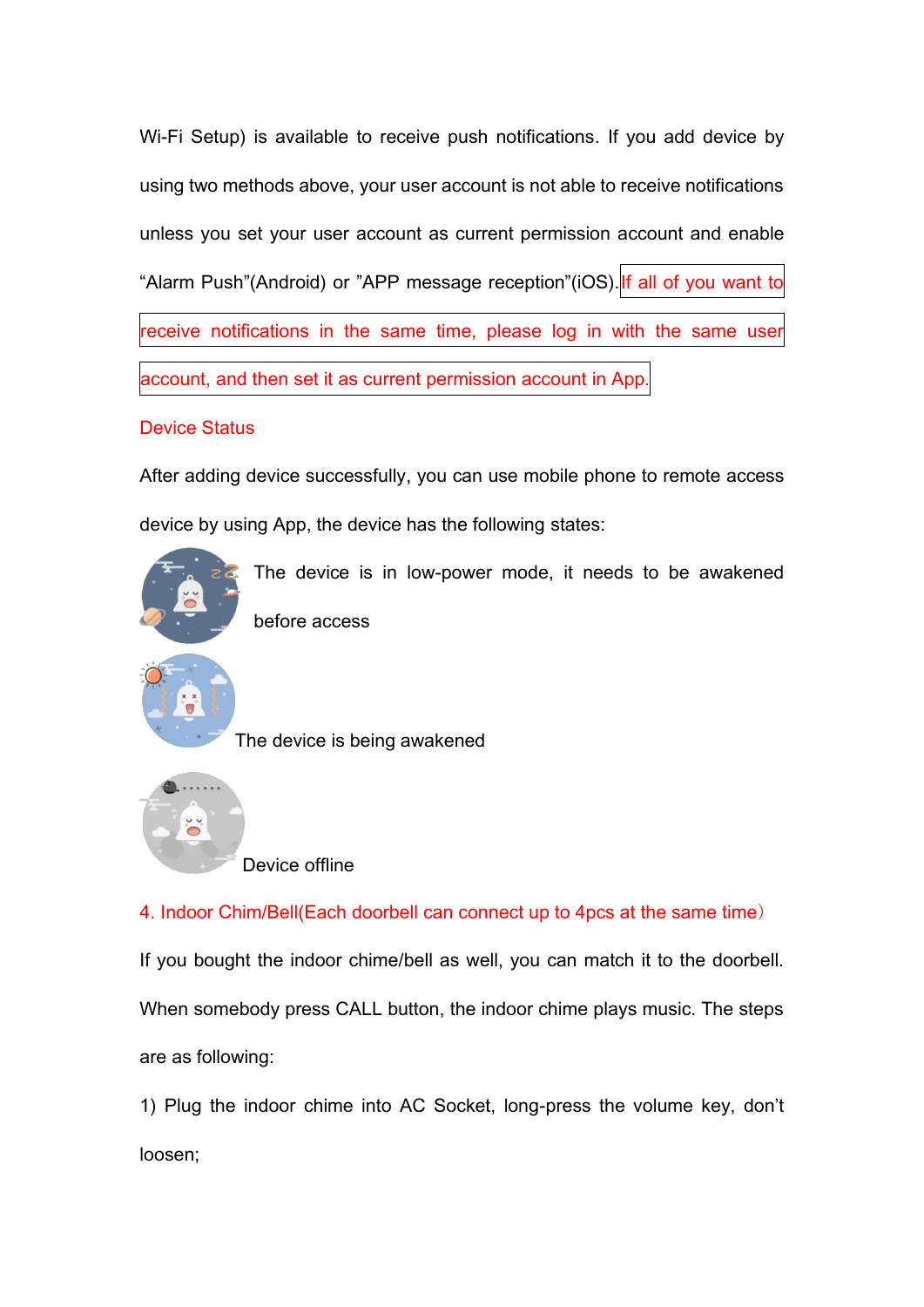2) When the indicator light of indoor chime turns off, short press the CALL button of the doorbell. If both of them ring, then the match succeeds.

| Specifications of Indoor Chime/Bell |                                         |  |  |
|-------------------------------------|-----------------------------------------|--|--|
| <b>Power Supply</b>                 | AC 80-260V                              |  |  |
| <b>Effective Distance</b>           | 0-150m (tested in an open field)        |  |  |
| Volume                              | Adjustable(low/medium/loud), Max. 110dB |  |  |
| <b>Music</b>                        | 32 ringtones                            |  |  |
| Dimensions(WxDxH)                   | 58x30x87mm                              |  |  |



5. Installation diagram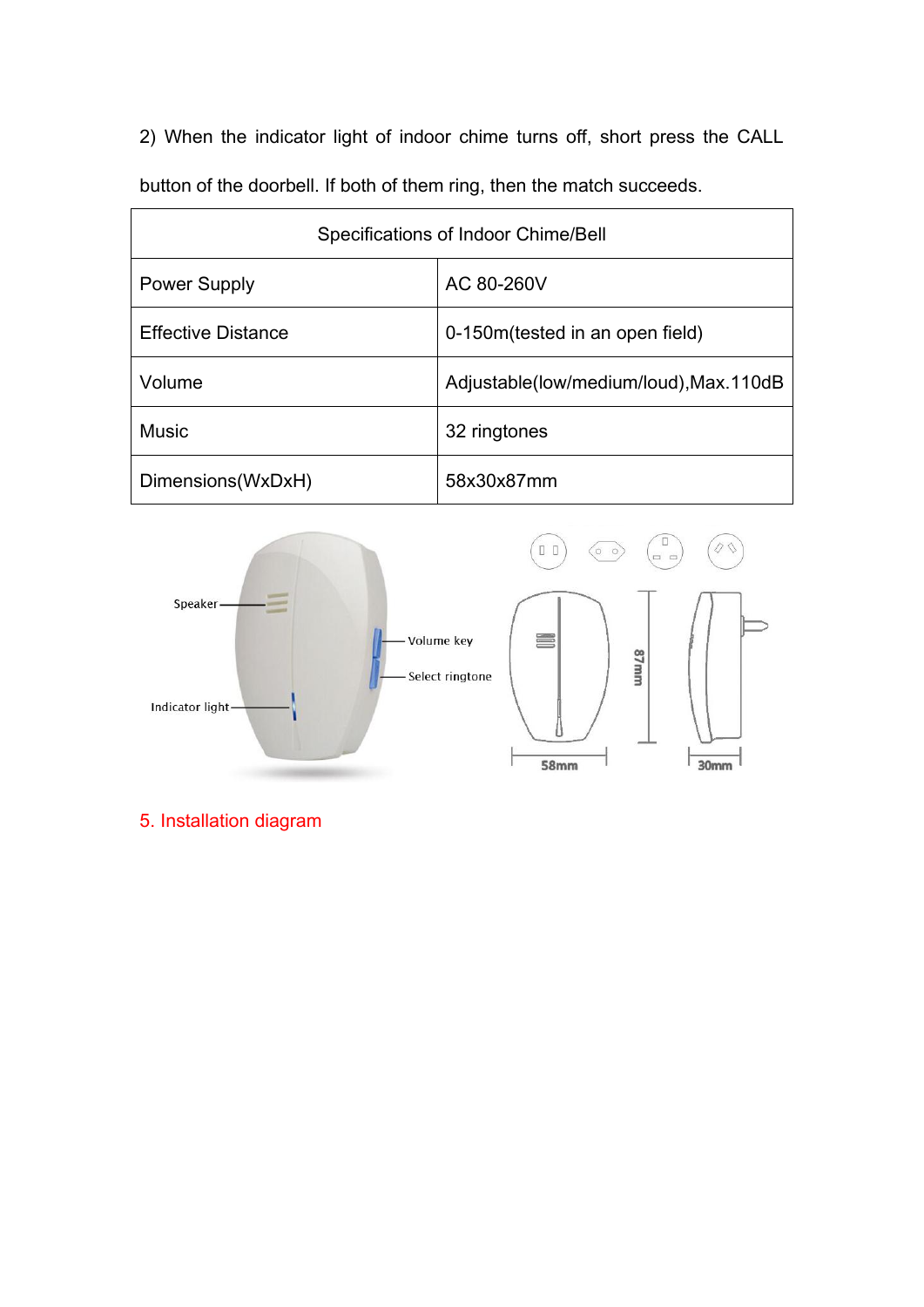

Mark the position of 4 screws with a pencil



Tighten the screws





Put in 2 batteries or Hardwired to AC 8-24V



Knock the expansion bolts in with a hammer



Tighten the anti-theft crew

# FAQ

- Q: The device is offline, why? How to fix it?
- A: 1.【Your Wi-Fi network failure】- Please restart router or ask broadband service provider for help
	- 2.【The batteries run out or low】- Please charge the device by Micro USB, or use Micro USB/AC 8-24V as power supply
	- 3.【The device is too far away from the router】- Please move it nearer to router
	- 4.【Device fault】- Please reset the device and then connect it to Wi-Fi again
- Q: Why my cellphone doesn't receive the push notifications? How to fix it?
- A: 1.【App log out】- Please log in again
	- 2.【Device is offline】- Please see the previous Q&A to solve it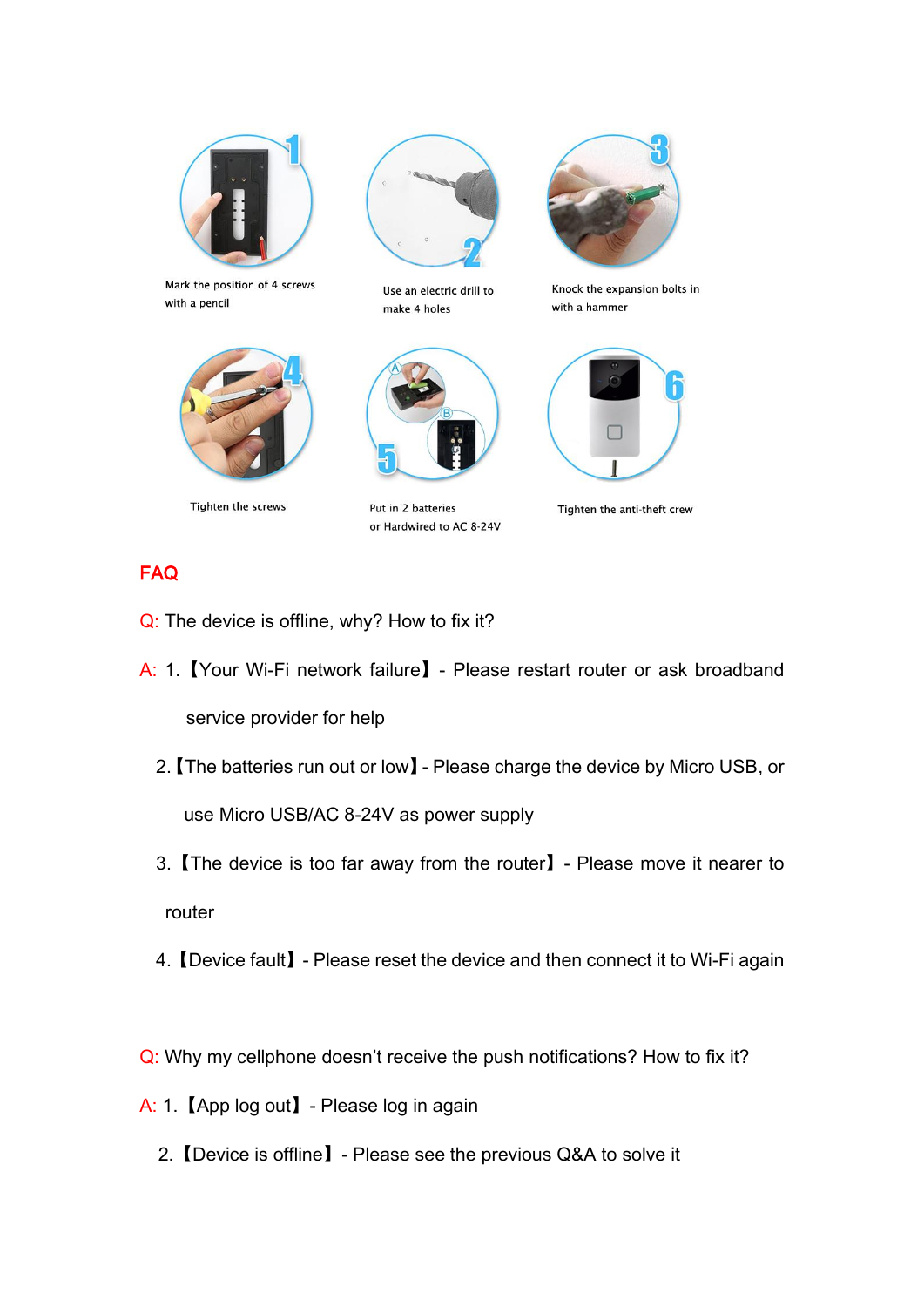- 3.【"Allow Notifications" of App(iOS) is disabled】- Please enable it by open iPhone Settings-Notifications-Wi-Fi Doorbell-Allow Notifications
- 4.【"Alarm Push"(Android)/"APP message reception"(iOS) is disabled in App】
	- Please enabled them
- 5.【Your account is not "Current permission account"】- Please set your account as "Current permission account"
- 6.【App server failure/being maintained】- After maintaining is over, App will be back to normal. Please report the issue to us if it's unsolved in 24 hours

Q: What's the maximum distance that the doorbell can be away from the router?

A: The distance is based on the coverage, strength and quality of your Wi-Fi signal. There is an easy way to find out: Put your cellphone at the installation position, if your cellphone Wi-Fi signal is full or almost full, and plays online HD video fluently, then this position is a suitable position; otherwise, please move the doorbell to another mounting position.

Q: How to change in-app language?

A: Please change the language of cellphone, in-app language also changes

Q: How does the device store video?

A: The video doorbell supports maximum 32GB Micro SD Card, which will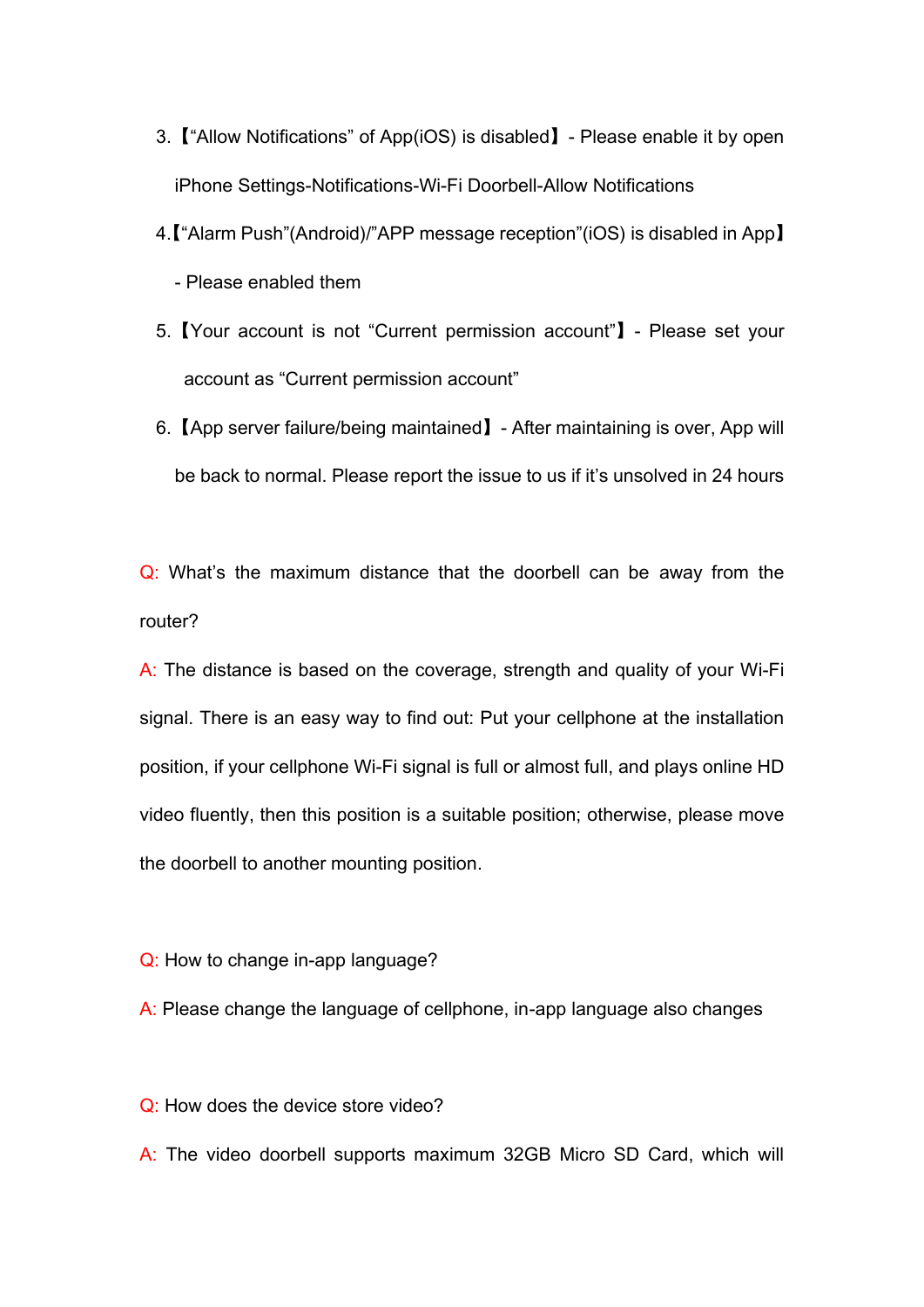automatically overwrite the previous recording when the capacity is full.

Q: How to install Micro SD Card?

A: Unscrew the screws in the back of rear cover, take off the cover, then you will see the card slot.

Q: How to connect the device to a new Wi-Fi after I moved to another place? A: Short press CALL button to make the indicator light turns blue, and then long press the RESET button, DON'T loosen until you hear the voice prompt "Restore factory setting, pleases don't power off". About 10 seconds later, short press CALL button to awaken the device, open App to set up the device to connect to Wi-Fi again.

Q: Human Detection/Smart body detection doesn't work, why? How to fix it?

- A: 1.【The device is offline】- Please see the first Q&A to solve it
	- 2.【"Hover Detection" is disabled】- Please enable it
	- 3.【"Hover detection time" isn't suitable】- It's adjustable, please set it as a shorter time
	- 4.【The indicator light is ON】- When indicator light is on, it means that there is App remote access, Human Detection/Smart body detection will be not triggered until the indicator light turns off.